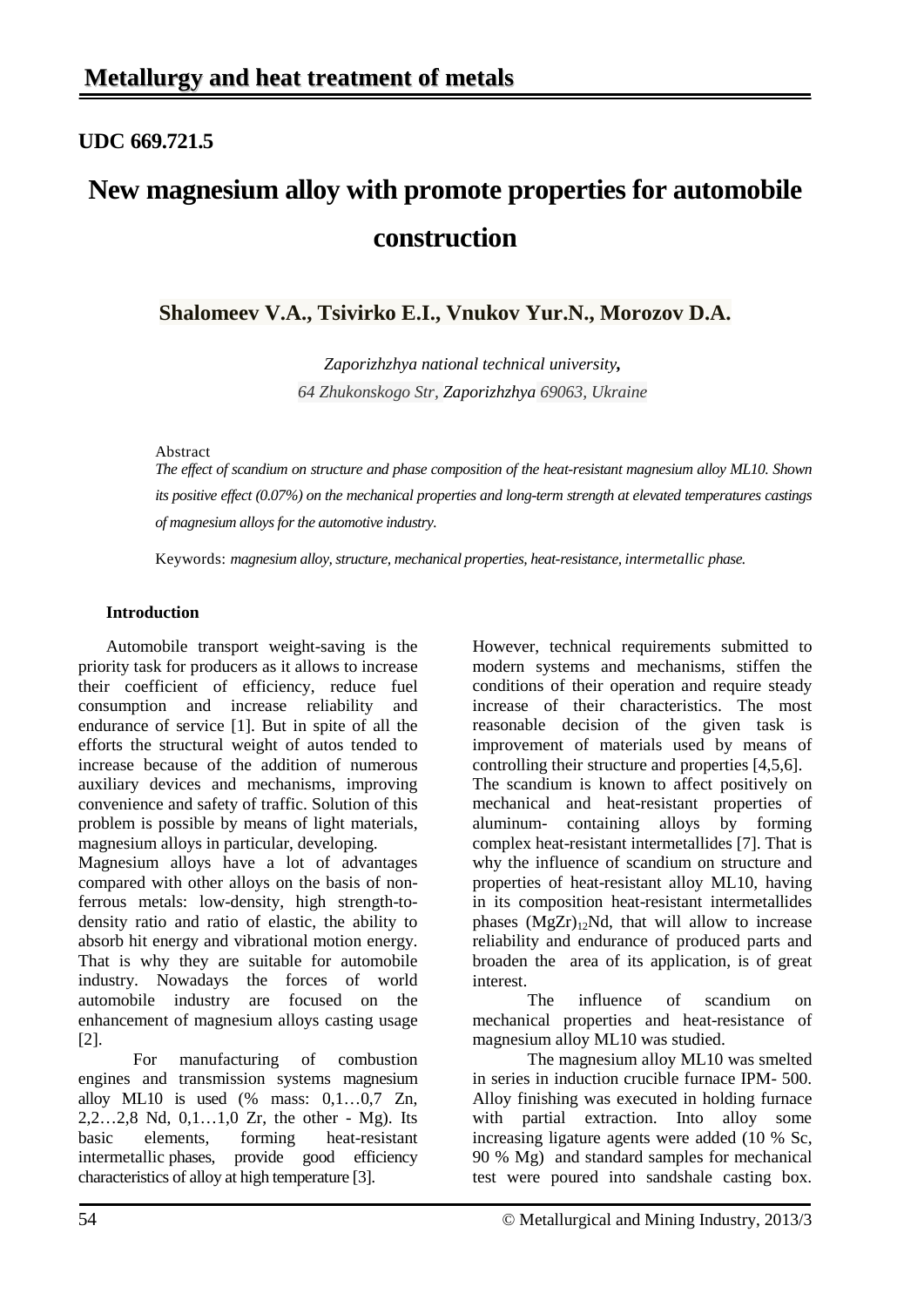These samples were subjected to heat treatment in Belvju furnaces and PAP-4M furnaces under following modes: quenching from  $415^{\pm 5}$  °C, soaking during 15 hours, cooling in the air and age-hardening at  $200^{\pm 5}$  °C, soaking during 8 hours, cooling in the air.

Rupture strength  $(\sigma_r)$  and elongation ratio (δ) of samples with 12 mm functional diameter were determined with the help of R5 pull test machine under normal temperature.

Creep rupture strength (σ) was determined at different temperatures with the help of AIMA 5-2 pull test machine on the samples with 5 mm functional diameter.

Microtexture of castings was examined with the help of microscope "Neophot 32" after etching operation by agent containing 1% of nitric acid, 20% of acetic acid, 19% of distilled water and 60% of ethylene alcohol.

Microhardness of alloy microconstituents was determined with the help of "Buehler" microhardness tester under load 0.1N.

Electron probe microanalysis of microconstituents was executed on the "JSM-6360LA" electron microscope.

The macrofractographic analysis of sample fractures of examined metal showed that with increasing of scandium content the macrograin broke, the nature of fracture was dull and finely crystalline (fig.1). However, if the scandium content more than 0.7% there appeared defects in fractures of metal that are typical for rough microporosity and film impurities (fig2).



**Figure 1** Macrostructure of ML10 alloy with different scandium content: a - without Sc, b - 0,05 % Sc, c -0.1 % Sc, d - 0.3 % Sc ( x 3).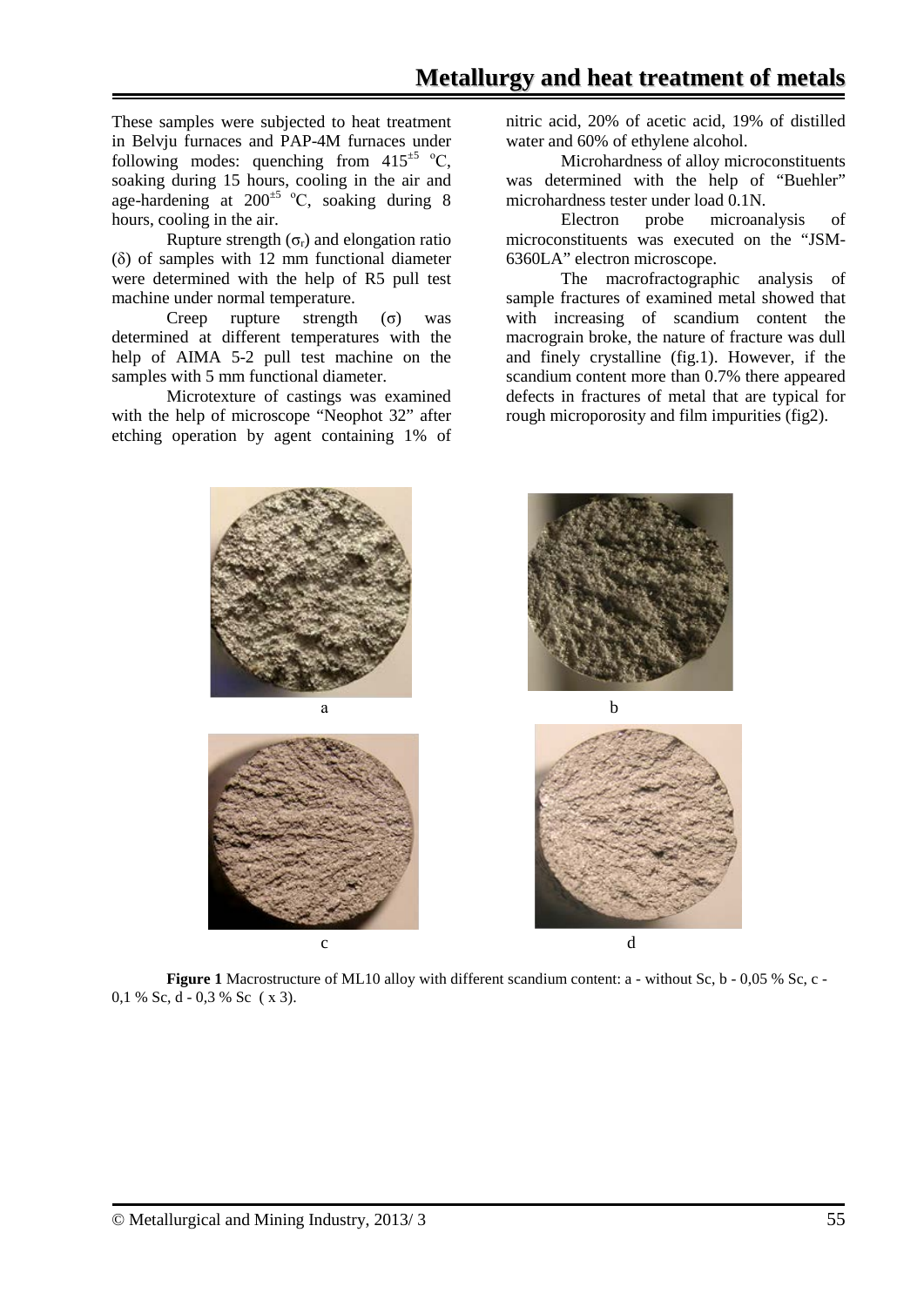

**Figure 2** Coarse scabs in samples of ML10 alloy with additive 1.0 % Sc, х100.

Microstructure of heat-treated ML10 alloy, casted according to standard process, is presented as δ-solid solution with eutectoid  $δ+(MgZr)_{12}Nd$ in form of spherical shape areas. With increasing of scandium content there was increasing of the size of spherical areas of eutectoid escape in the alloy (fig. 3 a, c). While introduction into the alloy over 0.07% of Sc, the size of eutectoid spherical areas increase in four times compared with standard alloy, while the size of  $\delta$  –phase was more or less stable (fig. 4).



d e f **Figure 3** Microstructure of ML10 alloy without addition of Sc (a, d) with addition 0.05% Sc. (a, d) and 1.0% Sc (c, f) x: 500 a, b, c - after standard heat-treatment, d, e, f - after examination at 150 C (1252 h) +250 C (strain 80 MPa).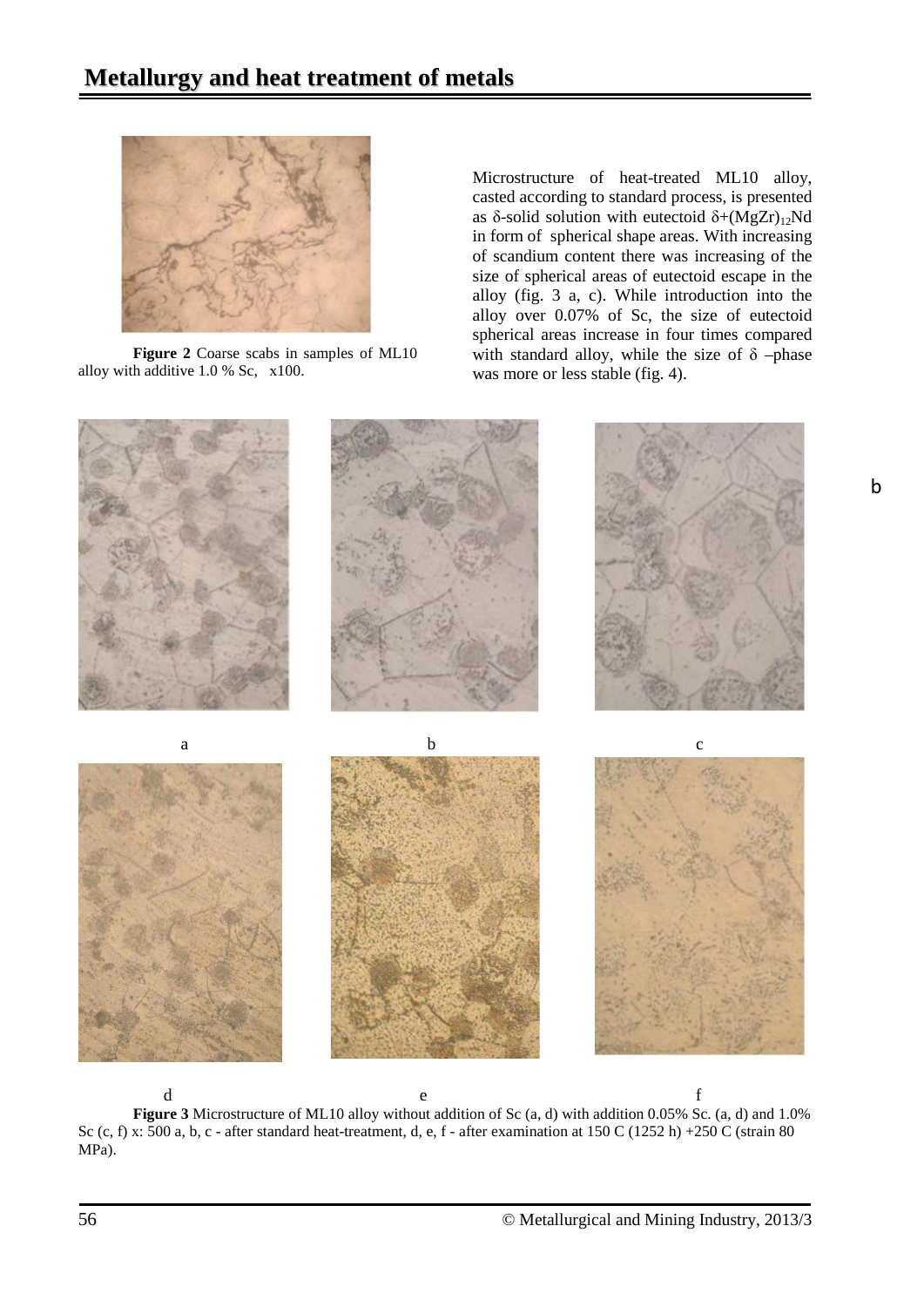

<u>a a shekara ta 1979 a shekara ta 1979 a shekara ta 1971 a 1972 a shekara ta 1972 a 1972 a 1972 a 1972 a 1972 </u>



**Figure 4** Sizes of microconstituents (A) of heat-treated ML10 alloy with different scandium content: а δ+(MgZr)<sub>12</sub>Nd – phase, b - δ – phase.

Heat treatment contributed to increasing of alloy homogeneity as result of elements reassignment between axes and interaxes of dendrite spaces, and complemental alloying of a die by means of the elements diffusion from interfacial phase separation  $(MgZr)_{12}Nd$ .

Electron probe microanalysis provided by electron microscope "JSM-6360LA" showed, that spherical areas are treated mostly by zirconium, neodymium and scandium (fig. 5). In modified alloys the scandium content in spherical areas of eutectoid separation  $\delta + (MgZr)_{12}Nd$  in ~ 1.5…2.0 times higher, than in  $\delta$ -solid solution.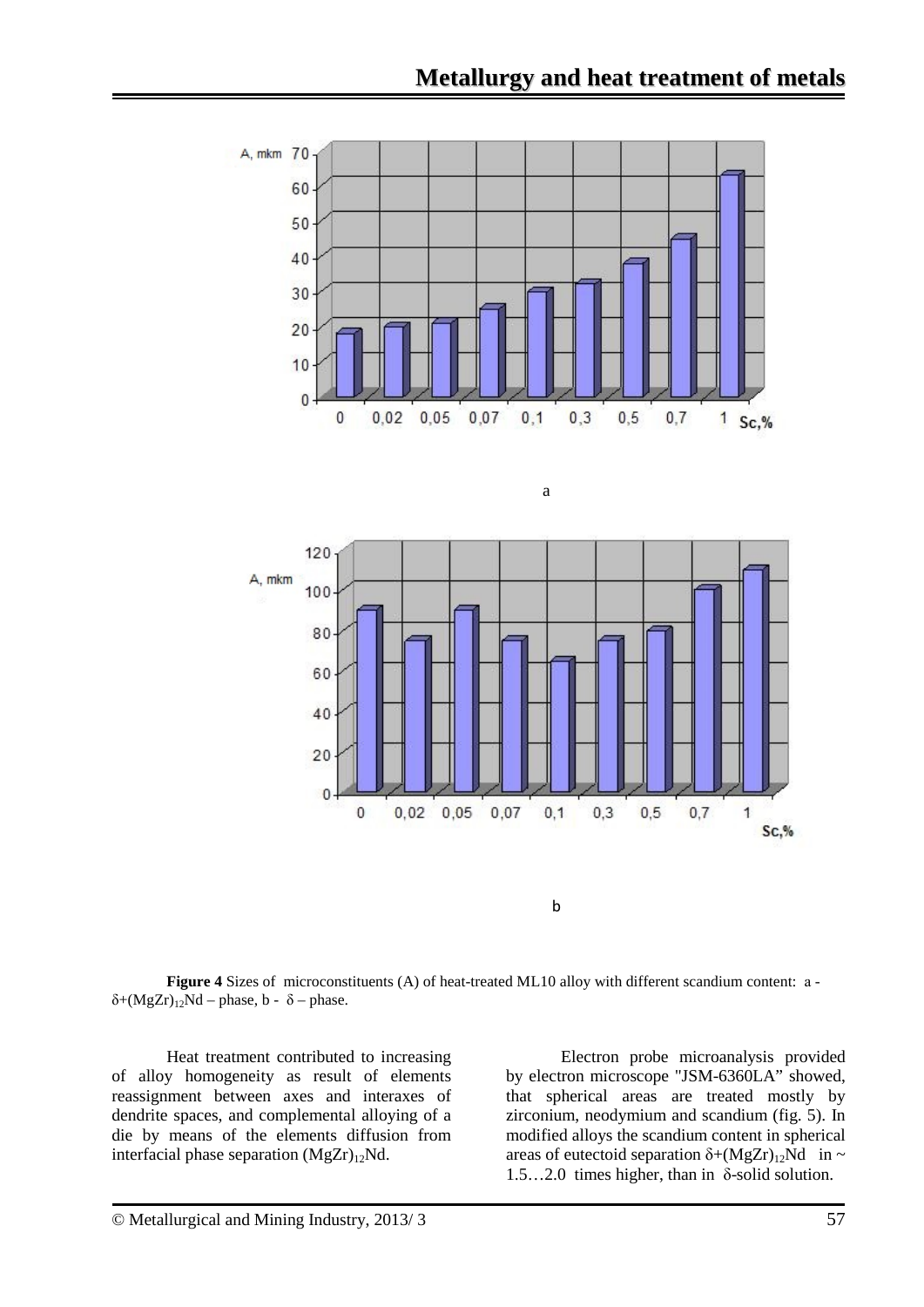

| No of    | Content of elements, % * |      |      |      |      |      |          |
|----------|--------------------------|------|------|------|------|------|----------|
| the area | Mg                       | Al   | Si   | Sc   | Zr   | Nd   | Total, % |
| 007      | 97,59                    |      | 0,1  | 0,19 | 0,1  | 2,02 | 100      |
| 008      | 93,07                    | 0,45 | 0,08 | 0,57 | 1,83 | 4    | 100      |
| 009      | 92,36                    |      | 0,17 | 0,54 | 4,03 | 2,9  | 100      |
| 010      | 96,1                     |      | 0,17 | 0,24 | 0,53 | 2,96 | 100      |

**Figure 5** Electron probe microanalysis of microconstituents of ML10 alloy with addition 0.5 % of Sc.

There was grain refinement while increasing scandium concentration in the alloy to 0.3%. Further increasing of scandium addition (to 1.0%) leads to enlargement of micrograin size to 160 micron (at 0.02…0.3 % Sc the micrograin size is  $\sim$  75 micron).

In heated to  $150...250^{\circ}$ C samples there was resolution of eutectoid (fig. 3 d-f). Microstructure analysis showed, that while



**Figure 6** Inhomogeneous separation of secondary intermetallide phase in the sample of ML10 alloy after prolonged keeping (1252 hours,  $\sigma_r$  = 80MPa) at the temperature 150°C, x750.

It was established that, to more complete resolution of eutectoid phase serves the time of \* - the data is of evaluative character

thermal effect and prolonged keeping together with resolution of eutectoid there took place its solution in the die with further separation of complex intermetallide phase of  $(MgZr)_{12}Nd$ type with scandium in form of fine particles (fig. 6). Whereby fine intermetallide particles separated inhomogeneously, forming the areas of dark streak pattern, that is characterized by increasing of microhardness.

keeping at the given temperature and strain. At temperature 270°C there observed roughening of the structure as a result of intensive separation of intermetallides, especially at the grain boundaries. It explains the sharp drop of refractory qualities of the material. Coarse interfacial separations were found in the structure of samples, containing over 0.07% Sc, which led to the rapid damage of samples while creeprupture test.

Microhardness of δ-solid solution of standard alloy (before heat treatment) is more than 3 times lower than microhardness of separations in spherical eutectoid areas. After heat treatment there was increasing of a die microhardness and reduction of eutectoid hardness value. It indicates the increasing of heat-treated alloy homogeneity (table 1).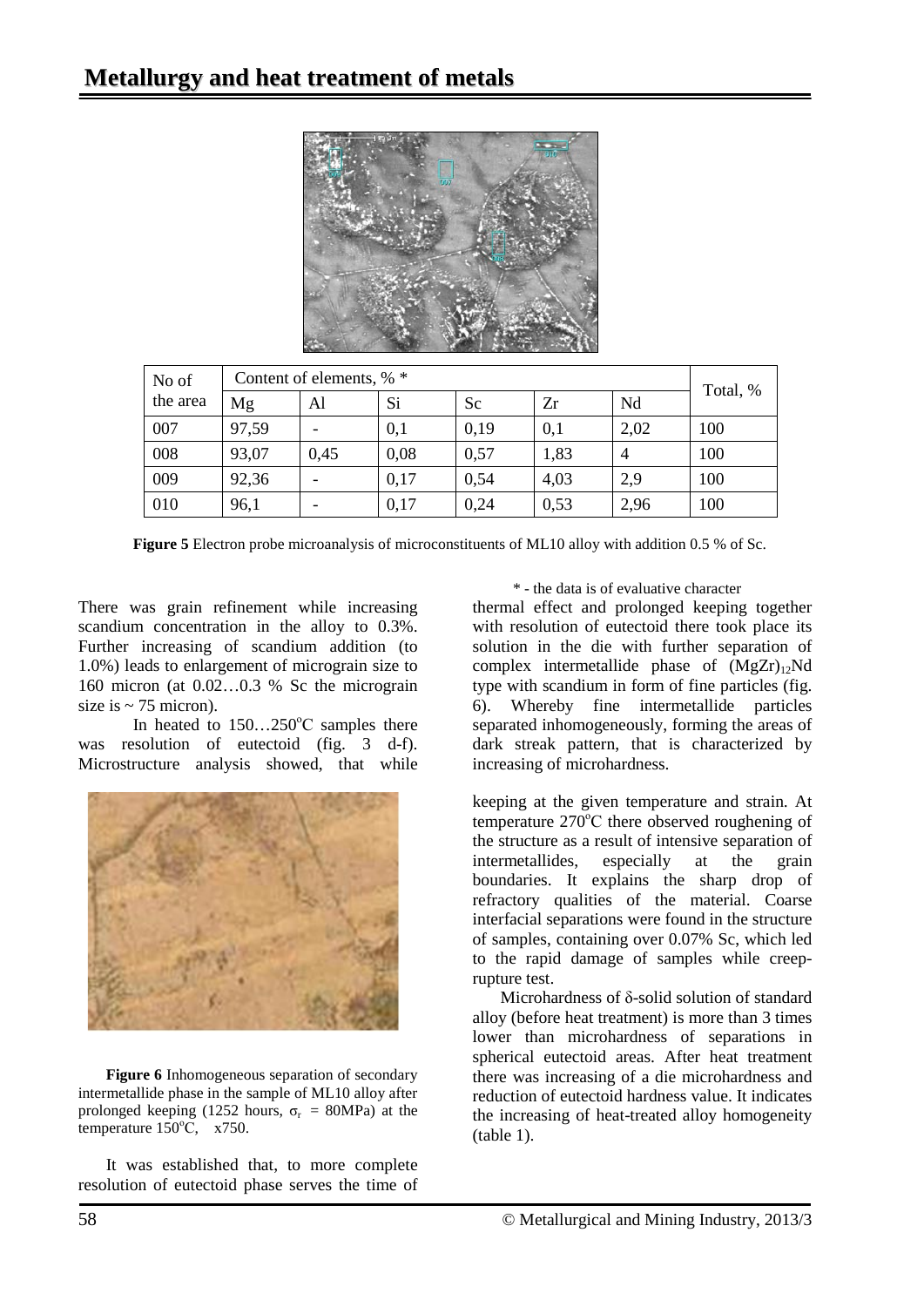| Amount | Microhardness after creep-rupture test. $(\sigma$ -80 MPa) HV, MPa |                             |                         |                        |            |                        |
|--------|--------------------------------------------------------------------|-----------------------------|-------------------------|------------------------|------------|------------------------|
| of     | die                                                                |                             |                         | eutectoid              |            |                        |
| Sc, %  | T <sub>t</sub> 50 <sup>o</sup> C                                   | $T_t 50^\circ \overline{C}$ | $T_t 70$ <sup>o</sup> C | $Tt150$ <sup>o</sup> C | $Tt250$ °C | $Tt270$ <sup>o</sup> C |
| mass   |                                                                    |                             |                         |                        |            |                        |
|        | 824.0                                                              | 824.0                       | 894.1                   | 1026.6                 | 1225.5     | 1589.5                 |
|        | 894.1                                                              | 1064.0                      | 1354.4                  | 1114.1                 | 1504.7     | 2011.7                 |
| 0.02   | 894.1                                                              | 894.1                       | 681.0                   | 1114.1                 | 1167.8     | 733.4                  |
|        | 1064.0                                                             | 1017.3                      | 824.0                   | 1167.8                 | 1225.5     | 857.3                  |
| 0.05   | 894.1                                                              | 894.1                       | 733.4                   | 1114.1                 | 1167.8     | 824.0                  |
|        | 1017.3                                                             | 1017.3                      | 857.3                   | 1167.8                 | 1225.5     | 949.5                  |
| 0.07   | 894.1                                                              | 1064.0                      | 894.1                   | 1114.1                 | 1167.8     | 973.5                  |
|        | 973.5                                                              | 1114.1                      | 914.1                   | 1167.8                 | 1225.5     | 1167.8                 |
| 0.10   | 894.1                                                              | 1064.0                      | 894.1                   | 1114.1                 | 1167.8     | 973.5                  |
|        | 973.5                                                              | 1114.1                      | 914,1                   | 1167.8                 | 1225.5     | 1167.8                 |
| 0.30   | 894.1                                                              | 1064.0                      | 894.1                   | 1114.1                 | 1167.8     | 973.5                  |
|        | 973.5                                                              | 1114.1                      | 914.1                   | 1167.8                 | 1225.5     | 1167.8                 |
| 0.50   | 894.1                                                              | 894.1                       | 933.4                   | 1114.1                 | 1167.8     | 1167.8                 |
|        | 973.5                                                              | 1064.0                      | 973.5                   | 1167.8                 | 1354.4     | 1225.5                 |
| 0.70   | 824.0                                                              | 994.1                       | 923.1                   | 1064.0                 | 1225.5     | 1167.8                 |
|        | 894.1                                                              | 1164.8                      | 932.5                   | 1167.5                 | 1354.4     | 1649.5                 |
| 1.00   | 967.8                                                              | 1044.1                      | 923.1                   | 1167.8                 | 1225.5     | 1167.8                 |
|        | 1114.5                                                             | 1184.3                      | 932.5                   | 1354.4                 | 1504.7     | 1649.5                 |

**Table 1** Microhardness of microconstituents in samples of ML10 alloy after creep-rupture test.

It is shown that, increasing of scandium concentration in ML10 alloy leads to the increasing of microhardness values of microconstituents before and after heat treatment. With increasing of keeping time at temperatures  $150...250$  °C there was reduction of microhardness of the examined alloys by means of more complete resolution of eutectoid of  $\delta$ +(MgZr)<sub>12</sub>Nd type.

The addition of scandium to the ML10 alloy to 0.07% contributed to the improving of the mechanical and heat-resistant properties (table 2).

Further increasing of scandium content in alloy leads to some reduce of mechanical characteristics of the material.

Increasing of the creep rupture strength test temperature to 270C has reduced the time to fracture in  $\sim$  6 times. Samples with addition 1.0% Sc have damaged when subjected to loadings at temperature 250 °C because of formation of the porosity and film impurities.

Table 2 Mechanical properties and creep rupture strength<sup>\*</sup> of ML10 alloy

| Amount of<br>scandium, | Mechanical properties |              | Creep rupture strength, $\sigma_r = 80$ MPa, hour.                                   |           |                 |  |
|------------------------|-----------------------|--------------|--------------------------------------------------------------------------------------|-----------|-----------------|--|
| % mass                 | $\sigma_r$ , MPa      | $\delta$ , % | $T^{**}$ <sub>t</sub> =150/250 <sup>o</sup> C;   T <sub>t</sub> =250 <sup>o</sup> C; |           | $T_t = 270$ °C; |  |
|                        | 235.0                 | 3.6          | $1251^{30}/26^{15}$                                                                  | $47^{30}$ | $9^{00}$        |  |
| 0.02                   | 253.0                 | 4.6          | $1252^{00}/56^{00}$                                                                  | $53^{10}$ | $11^{10}$       |  |
| 0.05                   | 245.0                 | 6.3          | $1252^{00}/48^{45}$                                                                  | $71^{30}$ | $16^{00}$       |  |
| 0.07                   | 240.0                 | 4.0          | $1252^{30}/64^{00}$                                                                  | $61^{40}$ | $12^{20}$       |  |
| 0.10                   | 232.0                 | 3.5          | $1252^{30}/48^{00}$                                                                  | $36^{30}$ | $13^{20}$       |  |
| 0.50                   | 235.0                 | 4.0          | $1251^{30}/34^{10}$                                                                  | $24^{00}$ | $6^{45}$        |  |

© Metallurgical and Mining Industry, 2013/ 3 59